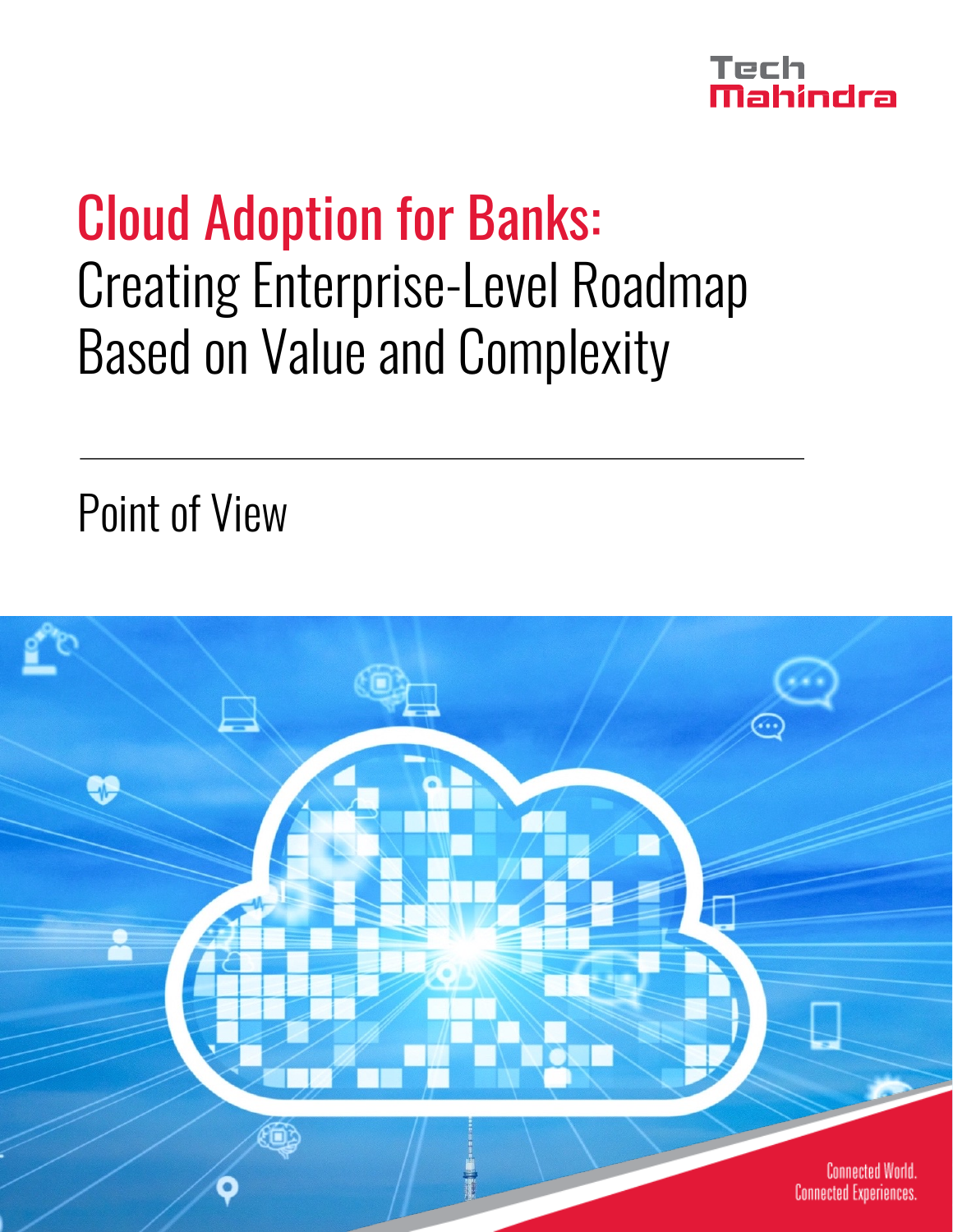### Introduction

Banking organizations are gravitating towards cloud adoption at increasingly faster speed. As cloud technologies get matured in terms of costing model, security and innovation, banks see value in moving towards cloud. The cloud is considered as a foundation for platformization, agility, and elasticity – the attributes that are essential to thrive in the ever-changing business landscape.

Cloud adoption can be defined as program or initiative to migrate their workloads (processes and data) to private/public cloud from existing technology architecture which is predominantly legacy monolith. Essential characteristics of any cloud adoption program can be summarized as follows:

#### 1. Necessity, not an option:

Cloud adoption is a necessity and not an option. The speed and extent can vary; but banks must leverage cloud to fuel the overall digital transformation.

#### 2. Linked to business objectives and strategy:

Outwardly, cloud adoption may appear a technical exercise; but that's far from truth. The program operates at the intersection of business and technology. Cloud alters the way organizations handle customer interactions, organization structures, business processes and data. So, it should be linked strongly to business objectives and strategy.

#### 3. Inter-dependency on other transformation programs:

Cloud adoption is part of overall digital transformation. Firms all over the world are engaged in digital transformation to create more customer-centric products and services. Many programs are undertaken by organizations to transform the organization to survive and thrive in the digital world, influenced heavily with new technology. Cloud adoption sits amid such transformation.

#### 4. Balancing value and risk:

Cloud adoption has moderate to high risks, depending on the extent/speed of adoption. It needs careful planning to make the right business and technology choices as well as implementation approaches. Careful consideration must be given to cost-benefits, value realization and negating possibility disruption to existing business.

#### 5. Structured roadmap:

A clear roadmap for cloud adoption should be central planning document to carry out workload migrations to cloud. The roadmap should primarily reflect the prioritization of workloads to be migrated to cloud. The prioritization is based on well-considered guiderails and decision-making criteria (or decision metric). Of course, deviations to the guiderails and metrics is very much possible based on the specific context.

This point of view (POV) deals with the reference guiderails and decision metrics used for banking organizations. Based on these guiderails/metrics, the POV suggests a representative view for prioritization of typical IT assets/workloads of a bank. The POV is a crystallization of collective experiences and learnings from various cloud adoption journeys that we have been part of. Our involvement has given a well-rounded view of the thought process that has gone behind the decision making, planning and implementation. Each bank is unique; hence each cloud adoption journey is also unique. The POV should be used only as a reference point before cloud planning is done.

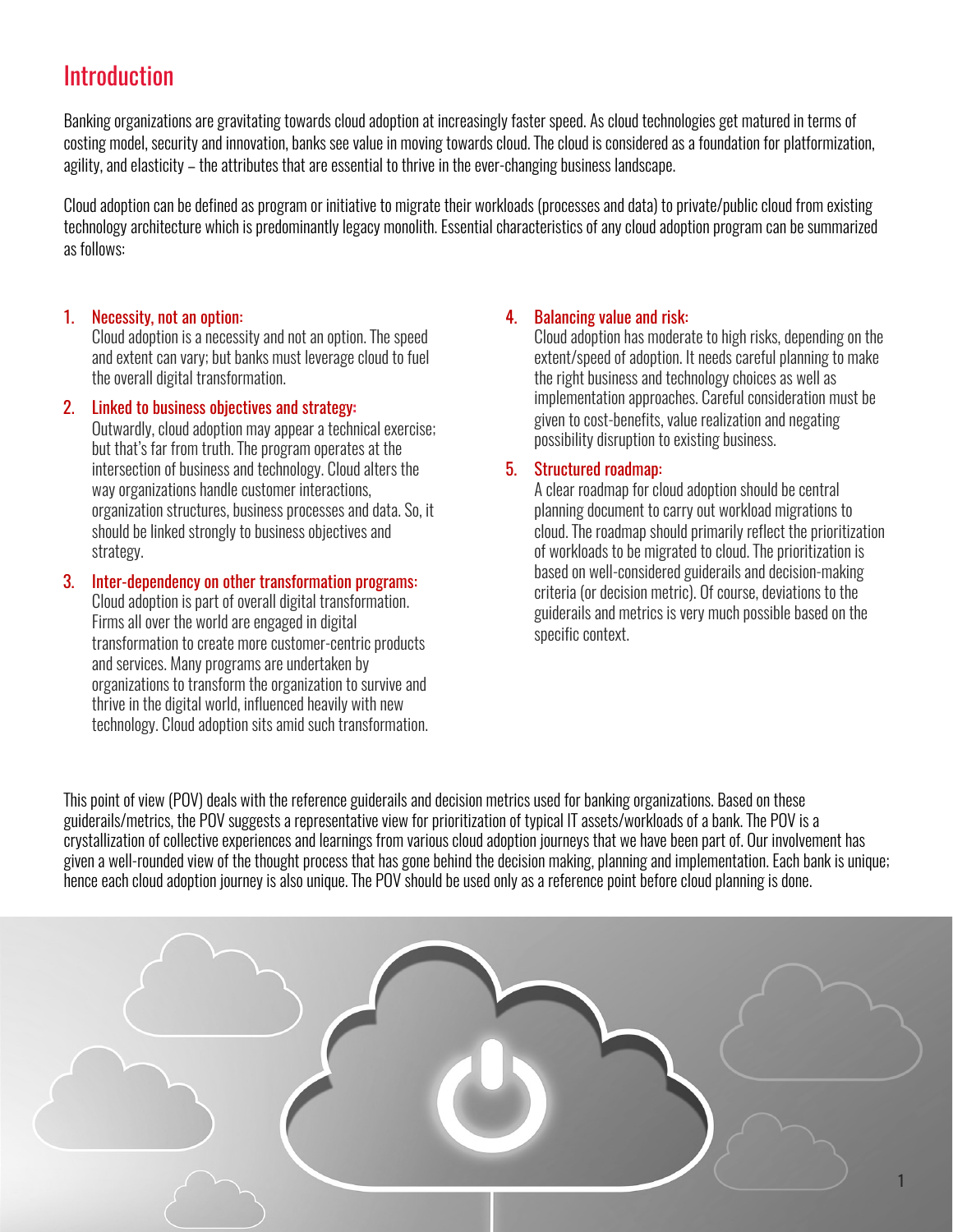### Cloud Adoption – Guiderails and Prioritization Criteria



Cloud guiderails consist of a set of key principles which codify organization's strategy for cloud adoption. These principles are the determinants for key techno-functional decisions while moving existing workloads from legacy to cloud or creating new assets. They work as critical pavement blocks in the path for cloud implementation. Deviations are possible but need to be justified based on the specific context. As Figure 1 suggests, the following are key guiderails that need to be defined/finalized by the organization:

Cloud-first: Any new asset should be created with cloud-ready architecture. Preferably, it should be hosted on public/private cloud platforms.

As a Service Preference: The sequence given in Figure 1 shows the innovation value of Cloud. Hence choice of service is very important for any cloud journey. Modern cloud platforms offer multiple options with varying degree of balance of control between bank, hyperscaler, and platform provider. Banks usually build strong partnerships and control only the functions that are differentiating factors. Hence software- as -a -service (SaaS) is preferred over function-as –a- service (FaaS) and so on. However, we have also seen banks deviating from this if they believe in custom-developed platforms over ready-to-use third party vertical platforms. Also, in many cases it may not be possible to directly adopt SaaS or PaaS model due to complexity of adoption. But it may be noted that SaaS/PaaS provide maximum value while IaaS provides limited value.

xR Approach: Technical approaches for cloud migrations vary a lot. 6R or 7R framework encompasses those approaches. The usual priority order is depicted in the diagram. Again, there may be deviations and decisions will need to be taken based on complexity of migration. We still see a lot of banks taking 'lift and shift' approach as phase-1.

Later they re-architect some of the products for better value extraction.

Cloud Foundation: Cloud adoption is not only migrating the workloads; but also providing the right environment, tooling, and operational support through the journey and beyond.

The aspects such as cloud security, automation through DevSecOps tooling, operational tooling/processes for observability, telemetry etc. are critical for the success.

Beyond these guiderails, the roadmap depends on further key inputs. These inputs help in prioritization or sequencing the adoption journey. As depicted in the diagram, these decision metrics are:

Business Division: While the organizations give a thrust to cloud at enterprise level, they prefer certain businesses over others. For example, lending or payments businesses, which are critical for customer success, may be taken up at higher priority over others (such as deposits). The decision is completely driven by organization's business strategy. There is no specific pattern that can be highlighted.

Functional Domain: Reference architecture of a bank can be segregated into separate components from front office, middle office, and back office. Choosing the prioritization sequence correctly is important decision criteria. This point is explained in detail later during the POV. In fact, it is one of the key thrust area of the POV.

Migration Treatment: The guiderails, such as XaaS preference, XR approach, are important decision criteria as well.

Value and complexity: Finally, the prioritization depends on costbenefit. The complexity (function of risks, costs, and time) and value (function of business value, and cost efficiency) need to be examined in detail for business case. This point is explained later in the POV.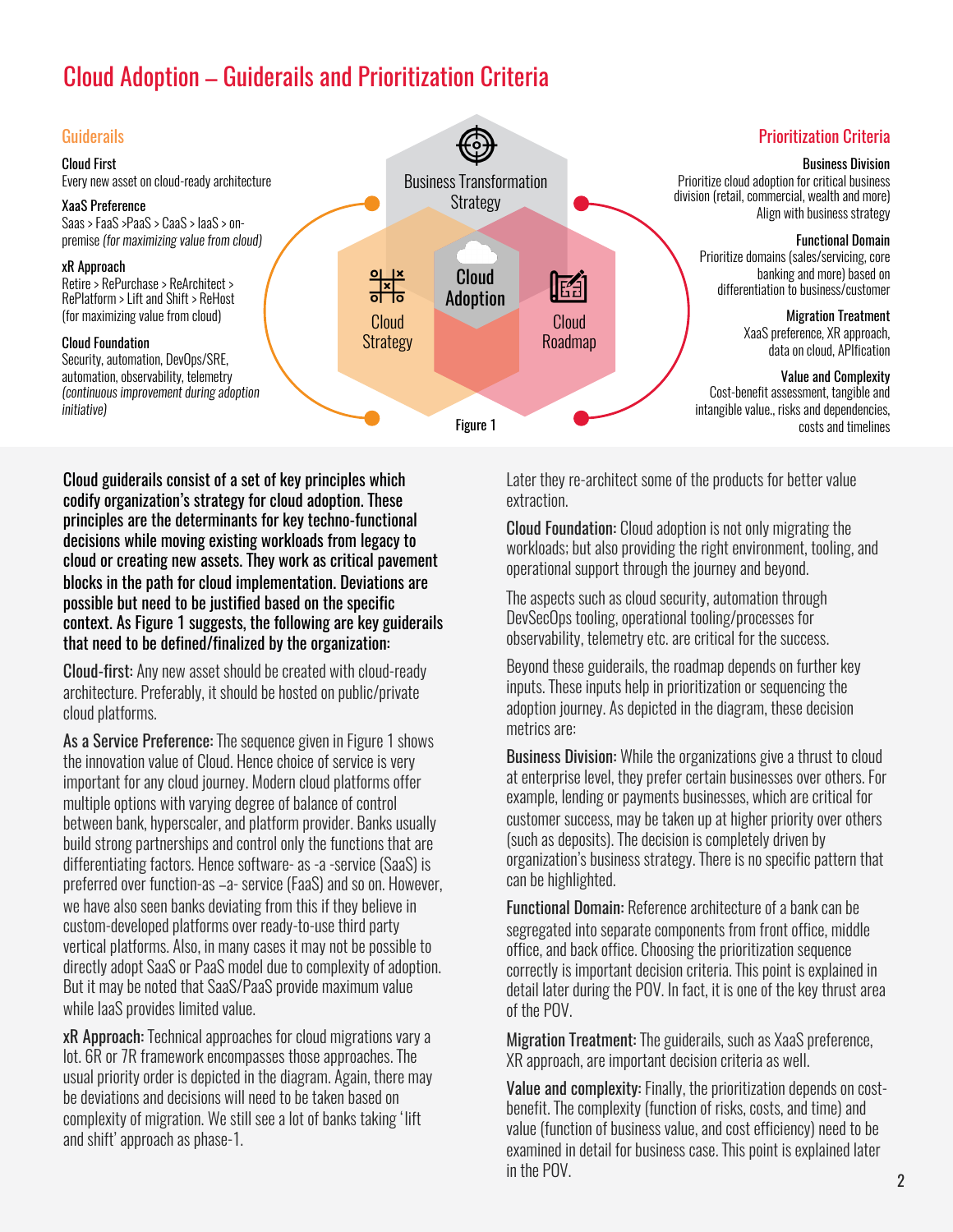### Banking IT Landscape (representative) and Adoption Priority

Before creating adoption roadmap, it is important to understand the existing IT portfolio in terms of business and technologyassets. Figure 2 provides a simplified reference view, which is applicable to any typical bank.

|                                                                     |                                                                                                                                  |                                                      |                                                 |                                                                                                                               |                            |                                       | <b>PX</b> Security                                           |
|---------------------------------------------------------------------|----------------------------------------------------------------------------------------------------------------------------------|------------------------------------------------------|-------------------------------------------------|-------------------------------------------------------------------------------------------------------------------------------|----------------------------|---------------------------------------|--------------------------------------------------------------|
|                                                                     | <b>Third Party Collaboration</b>                                                                                                 | Ô<br>O                                               | 白                                               | 凤<br>$\Box$                                                                                                                   | Ŧ<br>'in<br>$\sum$         | <b>Public APIs (regulatory)</b>       |                                                              |
| $($ PO $($                                                          |                                                                                                                                  | <b>Omni channel API Integration &amp; Management</b> |                                                 | <b>PO</b>                                                                                                                     |                            |                                       |                                                              |
| Ļ                                                                   | <b>Sales and service</b>                                                                                                         | $\%$                                                 | <b>CRM</b>                                      | <b>MARKETING</b>                                                                                                              |                            |                                       |                                                              |
|                                                                     | <b>Retail Banking</b>                                                                                                            | <b>Business Banking</b>                              | Investment<br><b>Banking</b>                    | Wealth<br>Management                                                                                                          | Cards and<br>Payments      | Insurance                             | $\mathcal{S}_{\lambda}$                                      |
|                                                                     | <b>GRC</b><br>P <sub>2</sub><br>P <sub>0</sub>                                                                                   |                                                      |                                                 |                                                                                                                               |                            |                                       |                                                              |
| <b>Infrastructure Apps</b><br>(0365, Teams, Doc Mgmt etc.),         | Compliance                                                                                                                       | Regulatory<br>Reporting                              | Fraud/AML                                       | <b>Financial Control</b>                                                                                                      | Reporting<br>and Audits    | Financial<br><b>Risks</b>             | DevSecOps, ITSM, Observability<br><b>Automation Tooling,</b> |
|                                                                     | PO P2<br><b>Core processing</b>                                                                                                  |                                                      |                                                 |                                                                                                                               |                            |                                       |                                                              |
| P3                                                                  | Transactions, GL<br>Posting and Recon                                                                                            | <b>Treasury Operations,</b><br>Reconciliation        | <b>Collections, Clearing</b><br>and Settlements | Servicing (loans,<br>deposits etc.)                                                                                           | Asset Management,<br>Trust | Underwriting, policy<br>admin, claims | $\mathbf{E}$                                                 |
|                                                                     | (P3)<br><b>Corporate operations</b>                                                                                              |                                                      |                                                 |                                                                                                                               |                            |                                       |                                                              |
| P <sub>1</sub>                                                      | <b>Finance and Treasury</b>                                                                                                      |                                                      | <b>Human Resources</b>                          | Procurement                                                                                                                   |                            | Strategy, PMO, Administration         |                                                              |
| <b>Data Lake and Warehouse</b><br>奥<br><b>Core processing data</b>  |                                                                                                                                  |                                                      |                                                 |                                                                                                                               |                            |                                       |                                                              |
|                                                                     | Trades and<br><b>Customer and</b><br><b>Products and</b><br>Reference Data<br><b>Transactions</b><br>Accounts<br><b>Services</b> |                                                      |                                                 | Ingestion and<br>Analytics/Al<br>Governance and<br>Reporting and<br>Unification<br>Visualization<br><b>Engines</b><br>Quality |                            |                                       |                                                              |
| Infrastructure (Computer, Storage, Network)<br>$\frac{1}{\sqrt{2}}$ |                                                                                                                                  |                                                      |                                                 |                                                                                                                               |                            |                                       |                                                              |

Figure 2

The prioritization is divided into various categories as explained below:

| P <sub>0</sub>  | Haven't started/Really? | Highest priority. Most of the banks have started the cloud adoption for these components. If<br>you haven't, you are late. So start immediately.                                       |
|-----------------|-------------------------|----------------------------------------------------------------------------------------------------------------------------------------------------------------------------------------|
| P <sub>1</sub>  | <b>Start quickly</b>    | High priority. If not started, banks will need to quickly plan for cloud adoption                                                                                                      |
| $\overline{P2}$ | Think before you leap   | Medium priority. The adoption is complex and due thoughts need to be applied before<br>undertaking the journey.                                                                        |
| <b>P3</b>       | <b>BE</b> opportunistic | <b>Opportunistic.</b> The differentiation through cloud adoption is limited. But the complexity in<br>certain cases may not be very high. Banks need to decide based upon own context. |
| <b>PX</b>       | All through the journey | All Through the journey. These components will undergo cloud adoption and transformation<br>throughout the journey, as the cloud maturity of the bank goes up.                         |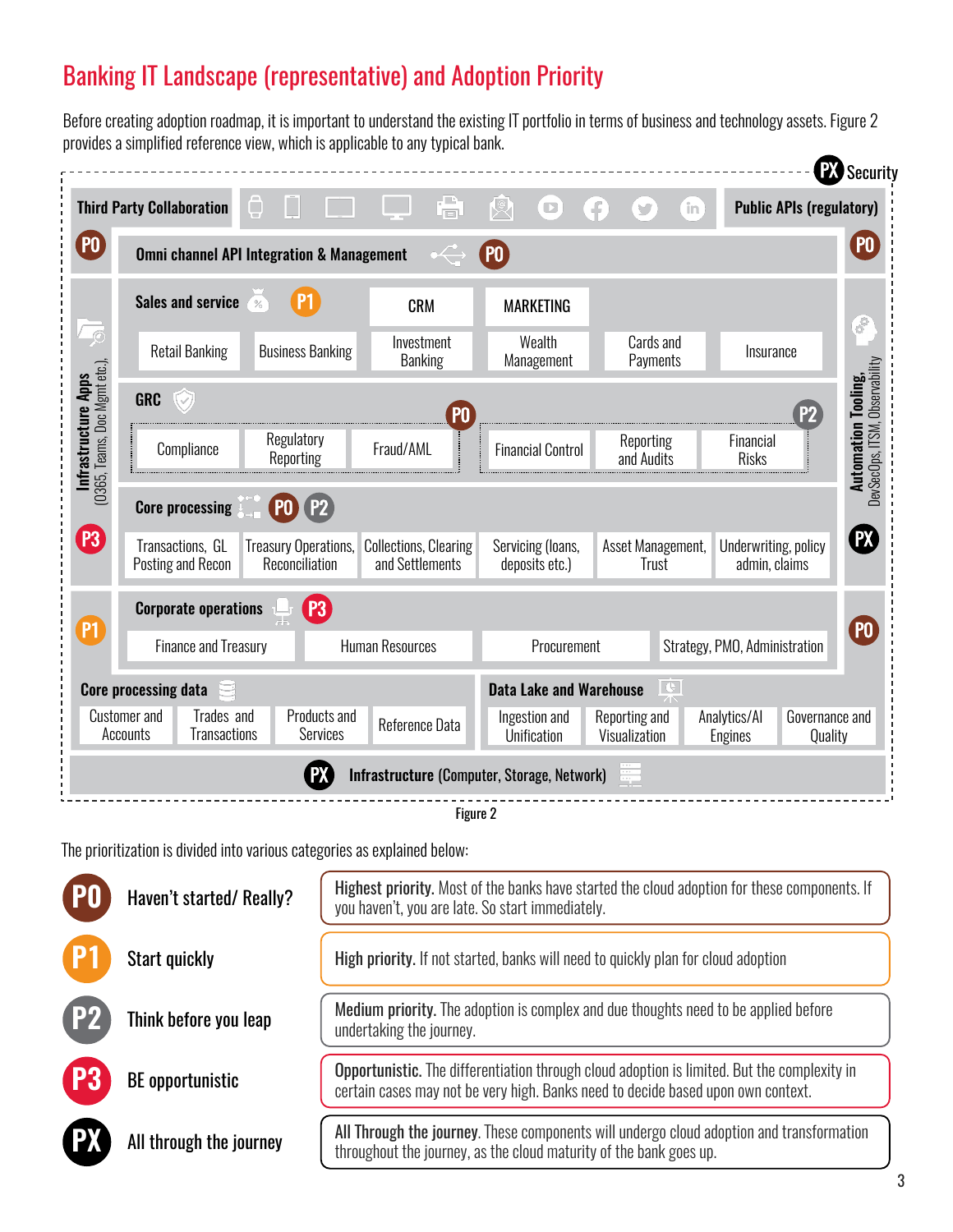#### Before creating adoption roadmap, it is important to understand the existing IT portfolio in terms of business and technology assets. The diagram provides a simplified reference view, which is applicable to any typical bank.

The POV examines each of the below components and suggests the possible priority for cloud adoption.

| <b>Portfolio/Component</b>                                   | <b>Description</b>                                                                                                                                                                                                                                                                                                           |
|--------------------------------------------------------------|------------------------------------------------------------------------------------------------------------------------------------------------------------------------------------------------------------------------------------------------------------------------------------------------------------------------------|
| <b>Channels</b>                                              | The customer touch-points through physical devices (e.g., web, mobile, ATM)                                                                                                                                                                                                                                                  |
| <b>Third Party Collaboration</b>                             | Interfaces/APIs that are exposed to partner organizations (e.g., brokers, agents, fintech, non-<br>finance partners) for integration with third party services                                                                                                                                                               |
| <b>Public APIs (Regulatory)</b>                              | Interface/APIs available for any interested party based on customer consent. (e.g., open<br>banking APIs, PSD2 APIs)                                                                                                                                                                                                         |
| <b>Omni-channel API</b><br><b>Integration and Governance</b> | The API/interface governance (e.g., ESB, API-gateway) to facilitate smoother internal/external<br>integration                                                                                                                                                                                                                |
| <b>Sales and Service (Front</b><br>Office)                   | Customer engagement business applications (e.g., CRM, marketing, offers, campaigns,<br>servicing) across all the products and divisions                                                                                                                                                                                      |
| GRC - Governance, Risk<br>and Compliance (Middle<br>Office)  | GRC has two components:<br>Regulatory - External facing applications responsible for ensuring compliance, reporting,<br>1.<br>and so on, to government and associated bodies<br>2.<br>Internal – GRC applications that support bank's internal processes                                                                     |
| <b>Core Processing</b>                                       | Core banking functions, usually the biggest and most complex suite of applications/platforms                                                                                                                                                                                                                                 |
| <b>Corporate Operations</b><br>(Enterprise Platforms)        | The ancillary applications for common functions such as human capital management (HCM),<br>procurement, finance/treasury, and more. These functions are supporting services in every<br>organizations - not only banks                                                                                                       |
| <b>Core Processing Data</b>                                  | Transactional data captured through various processes and applications. This data is closely<br>coupled with the applications. There is no separate data store. However, it is shown separately<br>here as a logical entity. Reference/master data (customer information, product information) is<br>also part of this store |
| <b>Data Lake and Warehouse</b>                               | Data storage and associated functions (data governance, processing, integration, ETL) to<br>consolidate all the organization's structured and unstructured data. The analytics and AI/ML<br>engines heavily rely on the data lakes                                                                                           |
| <b>Infrastructure Platforms</b>                              | Support platforms such as 0365, collaboration (e.g., Teams), document management. They are<br>commonly used by all the business platforms                                                                                                                                                                                    |
| <b>Engineering Tooling</b>                                   | The technology platforms for automation, engineering activities, support services (e.g.,<br>DevSecOps tooling, ITSM, telemetry/observability)                                                                                                                                                                                |
| <b>Security</b>                                              | The security is all pervasive as banks are moving towards zero-trust model. In the diagram, it is<br>depicted as encompassing boundary                                                                                                                                                                                       |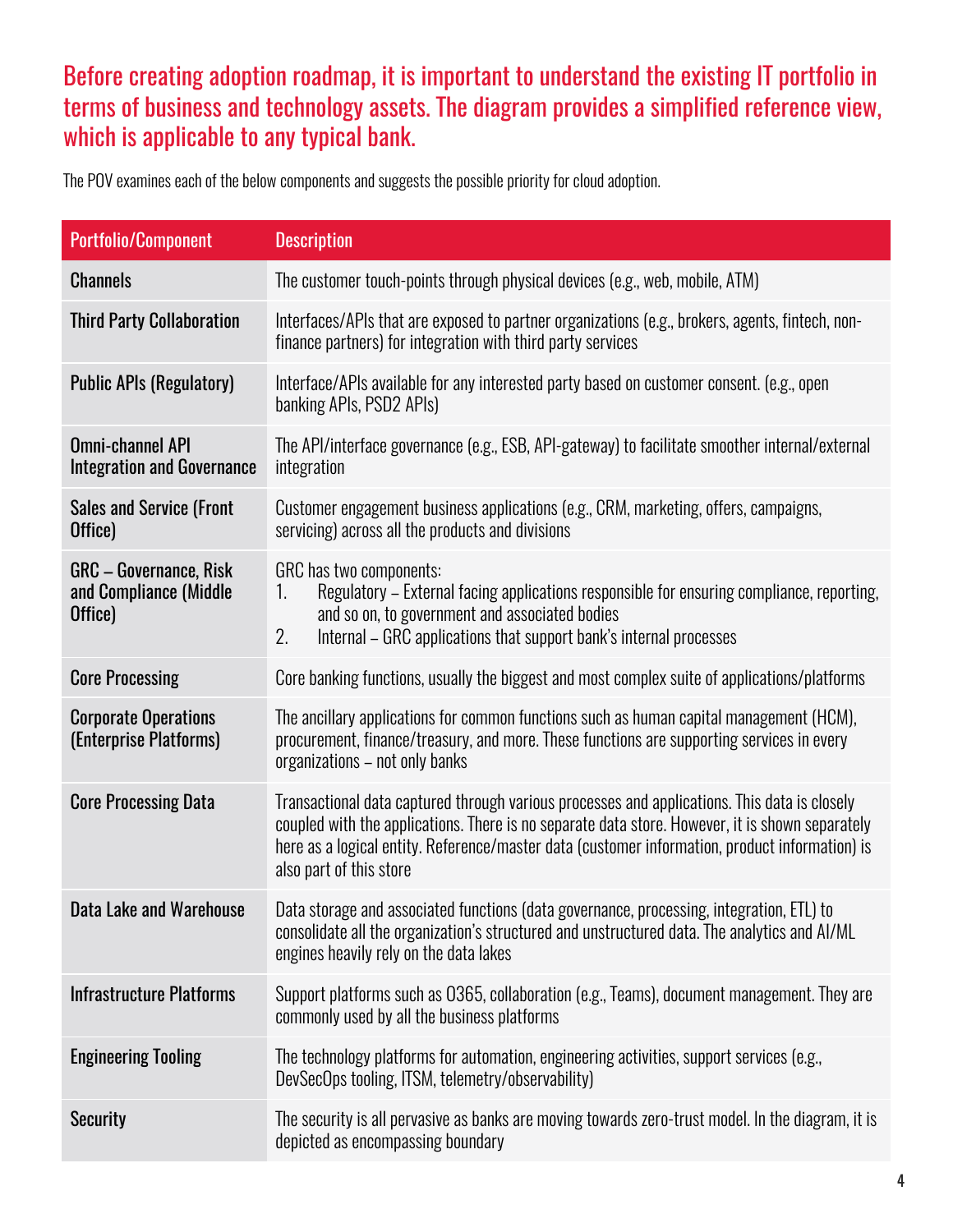### Prioritization for each component

The roadmap for cloud adoption can be created by examining each component in detail in order to decide the priority. As mentioned already, each journey is unique; but the rationale and views given below can be a starting point. The final roadmap needs to be developed after intense discussions, deep current-state assessment and cost-benefit analysis.

| <b>Features</b>                                                                                                                                                                                                                                                                                                                          | <b>Priority</b>                                                             | <b>Preference</b>                                                                 | <b>Pattern</b>                                                                                                                                                          | <b>Migration</b><br><b>Risk</b> | <b>Business</b><br>Value | <b>Adoption</b><br><b>Cost</b> |  |  |  |
|------------------------------------------------------------------------------------------------------------------------------------------------------------------------------------------------------------------------------------------------------------------------------------------------------------------------------------------|-----------------------------------------------------------------------------|-----------------------------------------------------------------------------------|-------------------------------------------------------------------------------------------------------------------------------------------------------------------------|---------------------------------|--------------------------|--------------------------------|--|--|--|
| API and Collaboration (Third Party APIs, Regulatory/Public API, API Integration and Governance)                                                                                                                                                                                                                                          |                                                                             |                                                                                   |                                                                                                                                                                         |                                 |                          |                                |  |  |  |
| Ecosystem approach, ease of collaboration<br>$\bullet$<br>Customer choice for financial and non-financial needs<br>Regulatory compliance<br>Separation of channels and processing - headless<br>architecture                                                                                                                             | P <sub>0</sub><br>(PO)                                                      | PaaS                                                                              | API-fication with<br>cloud native and<br>micro services-<br>based architecture                                                                                          | Medium-<br>low                  | Very High                | Medium                         |  |  |  |
| <b>Core Processing APIfication</b>                                                                                                                                                                                                                                                                                                       |                                                                             |                                                                                   |                                                                                                                                                                         |                                 |                          |                                |  |  |  |
| Reduce integration complexity and coupling,<br>$\bullet$<br>improve interoperability<br>Streamline the processes and data processing<br>through APIs<br>Improve speed and agility with cloud<br>• A step towards modernization of core platforms                                                                                         | P <sub>0</sub><br>PO)                                                       | PaaS                                                                              | API-fication with<br>cloud native and<br>micro services-<br>based architecture                                                                                          | Medium                          | Very High                | Medium                         |  |  |  |
| <b>GRC (Regulatory Functions)</b>                                                                                                                                                                                                                                                                                                        |                                                                             |                                                                                   |                                                                                                                                                                         |                                 |                          |                                |  |  |  |
| Regulations change dynamically<br>$\bullet$<br>Varied regulations across markets, countries<br>Improve speed and agility with cloud<br>$\bullet$                                                                                                                                                                                         | P <sub>0</sub><br>$($ PO $)$                                                | PaaS, Third party<br>products                                                     | Re-architect, Re-<br>purchase                                                                                                                                           | Medium                          | Very High                | Medium-<br>High                |  |  |  |
| <b>Sales &amp; Servicing</b>                                                                                                                                                                                                                                                                                                             |                                                                             |                                                                                   |                                                                                                                                                                         |                                 |                          |                                |  |  |  |
| <b>Customer Engagement Layer: Critical for</b><br>differentiation and value<br>Re-imagine customer journeys: Strategic approach<br>that goes beyond only cloud<br>• Speed, agility and flexibility are important end goals<br>Multi-year journey expected. Prioritize critical<br>journeys (e.g., payments, lending, buy-side processes) | P1 (for<br>strategic<br>customer<br>journeys)<br>P2 (for other<br>journeys) | SaaS (e.g., CRM),<br>PaaS/Products,<br>(e.g., Servicing,<br>wealth<br>management) | Re-purchase, Re-<br>architect                                                                                                                                           | Medium-<br>high                 | Very High                | High to<br>Very-high           |  |  |  |
| <b>Data lake and Warehouse</b>                                                                                                                                                                                                                                                                                                           |                                                                             |                                                                                   |                                                                                                                                                                         |                                 |                          |                                |  |  |  |
| • Critical for customer-centricity instead of product-<br>centricity<br>Unlocks the possibilities of state-of-the-art<br>analytics/AI and customer success<br>Cloud migration should happen alongside the other<br>CDO-led data programs (e.g., data ingestion,<br>unification, quality and governance                                   | P <sub>1</sub><br>[P1]                                                      | <b>Cloud Data</b><br>Platforms                                                    | SaaS (e.g.,<br>Snowflake), PaaS<br>(e.g., Cloudera)<br>Re-platforming,<br>(e.g., on-premise<br>Hadoop),<br>Re-architecture<br>(e.g., Netezza/<br>Teradata to<br>Hadoop) | High                            | Very High                | High to<br>Very High           |  |  |  |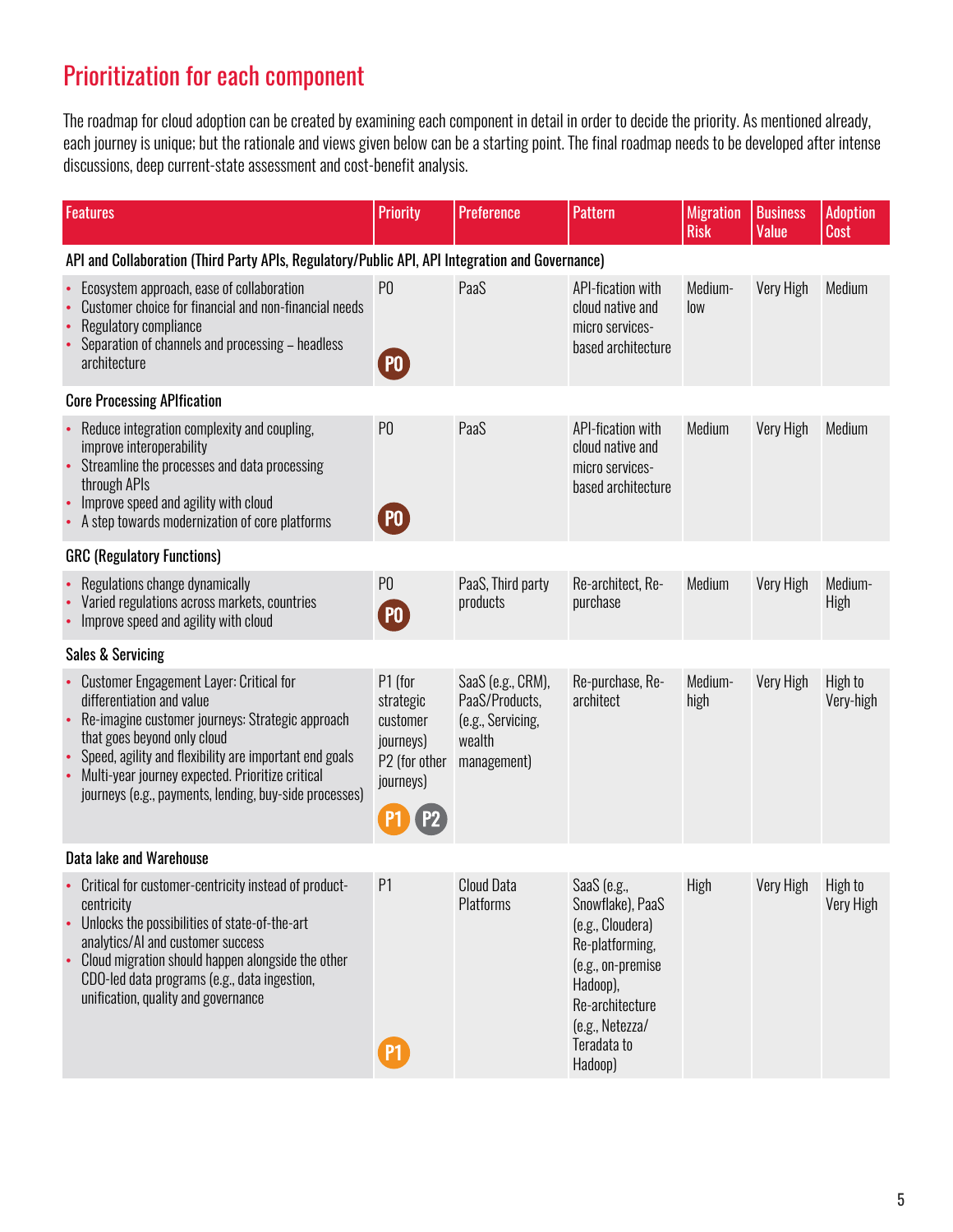### Prioritization for each component

| <b>Features</b>                                                                                                                                                                                                                                                                                                                                     | <b>Priority</b>                  | <b>Preference</b>                                               | <b>Pattern</b>                                                       | <b>Migration</b><br><b>Risk</b> | <b>Business</b><br>Value | <b>Adoption</b><br>Cost |  |  |
|-----------------------------------------------------------------------------------------------------------------------------------------------------------------------------------------------------------------------------------------------------------------------------------------------------------------------------------------------------|----------------------------------|-----------------------------------------------------------------|----------------------------------------------------------------------|---------------------------------|--------------------------|-------------------------|--|--|
| <b>Core Processing (Transactional) Data</b>                                                                                                                                                                                                                                                                                                         |                                  |                                                                 |                                                                      |                                 |                          |                         |  |  |
| Transactional and reference data usually on high cost<br>infra (e.g., mainframes) leading to high operating costs<br>Divert 'read' traffic to data on cloud<br>$\bullet$<br>Cost saving and resilience improvement<br>High business value from customer master, products,<br>reference data                                                         | P <sub>1</sub><br>P <sub>1</sub> | Cloud data<br>platforms, DBaaS                                  | Data offload to<br>cloud,<br>mirroring of data on<br>cloud           | Medium                          | Medium-<br>high          | Medium                  |  |  |
| <b>GRC</b> (Internal functions)                                                                                                                                                                                                                                                                                                                     |                                  |                                                                 |                                                                      |                                 |                          |                         |  |  |
| Limited differentiation or strategic advantage of<br>moving to cloud<br>Limited changes to business functions, stable<br>processes<br>Cloud adoption is not on priority                                                                                                                                                                             | P <sub>2</sub><br>P2             | PaaS, CaaS                                                      | Re-platform, Re-<br>architecture                                     | Medium                          | Medium-<br>Low           | Medium                  |  |  |
| <b>Core Processing</b>                                                                                                                                                                                                                                                                                                                              |                                  |                                                                 |                                                                      |                                 |                          |                         |  |  |
| Most complex functionality. Usually<br>legacy/mainframe, very old technology<br>Legacy modernization approach: Tool-assisted reverse<br>$\bullet$<br>and forward engineering<br>Strangler pattern, hollow-out strategy<br>Quick-wins such as DevOps on mainframes, batch-job<br>simplification, MIPS reduction<br>Careful strategy for co-existence | P <sub>2</sub><br>P2             | PaaS, laaS                                                      | Re-purchase<br>(where possible),<br>Re-platform, Re-<br>architecture | Very High                       | High                     | Very High               |  |  |
| <b>Corporate Operations</b>                                                                                                                                                                                                                                                                                                                         |                                  |                                                                 |                                                                      |                                 |                          |                         |  |  |
| Standardized processes. Stable and unvarying.<br>Cloud adoption gives limited gains<br>Cloud adoption for tactical purpose (cost savings and<br>operations ease)<br>Good candidates for learning and improving cloud<br>$\bullet$<br>maturity of the bank                                                                                           | P3<br>P <sub>3</sub>             | SaaS, products<br>where applicable<br>(e.g., HR,<br>Procurement | Re-purchase                                                          | Medium                          | Low-<br>medium           | $Low-$<br>medium        |  |  |
| <b>Infrastructure Platforms</b>                                                                                                                                                                                                                                                                                                                     |                                  |                                                                 |                                                                      |                                 |                          |                         |  |  |
| Standardized functions and applications. Stable and<br>unvarying.<br>Cloud adoption for tactical purpose (cost savings and<br>$\bullet$<br>operations ease)<br>Good candidates to move to cloud quickly with some<br>$\bullet$<br>low hanging benefits                                                                                              | P <sub>3</sub><br>P3             | SaaS, products<br>where applicable<br>(e.g., 0365, Teams        | Re-purchase                                                          | Medium                          | Low-<br>medium           | Low-<br>medium          |  |  |
| <b>Engineering Tooling, Security</b>                                                                                                                                                                                                                                                                                                                |                                  |                                                                 |                                                                      |                                 |                          |                         |  |  |
| Components are part of the adoption journey<br>throughout<br>Maturity, robustness increases over a period of time<br>Cloud security is critical to ensure success - so<br>upfront planning/design is required                                                                                                                                       | PX<br>$\mathbf E$                | <b>NA</b>                                                       | <b>NA</b>                                                            | NA                              | <b>NA</b>                | NA                      |  |  |

The above-mentioned prioritization can be used as 'starting point' or 'reference point'. The bank must develop its own journey based on the context, which will always be unique.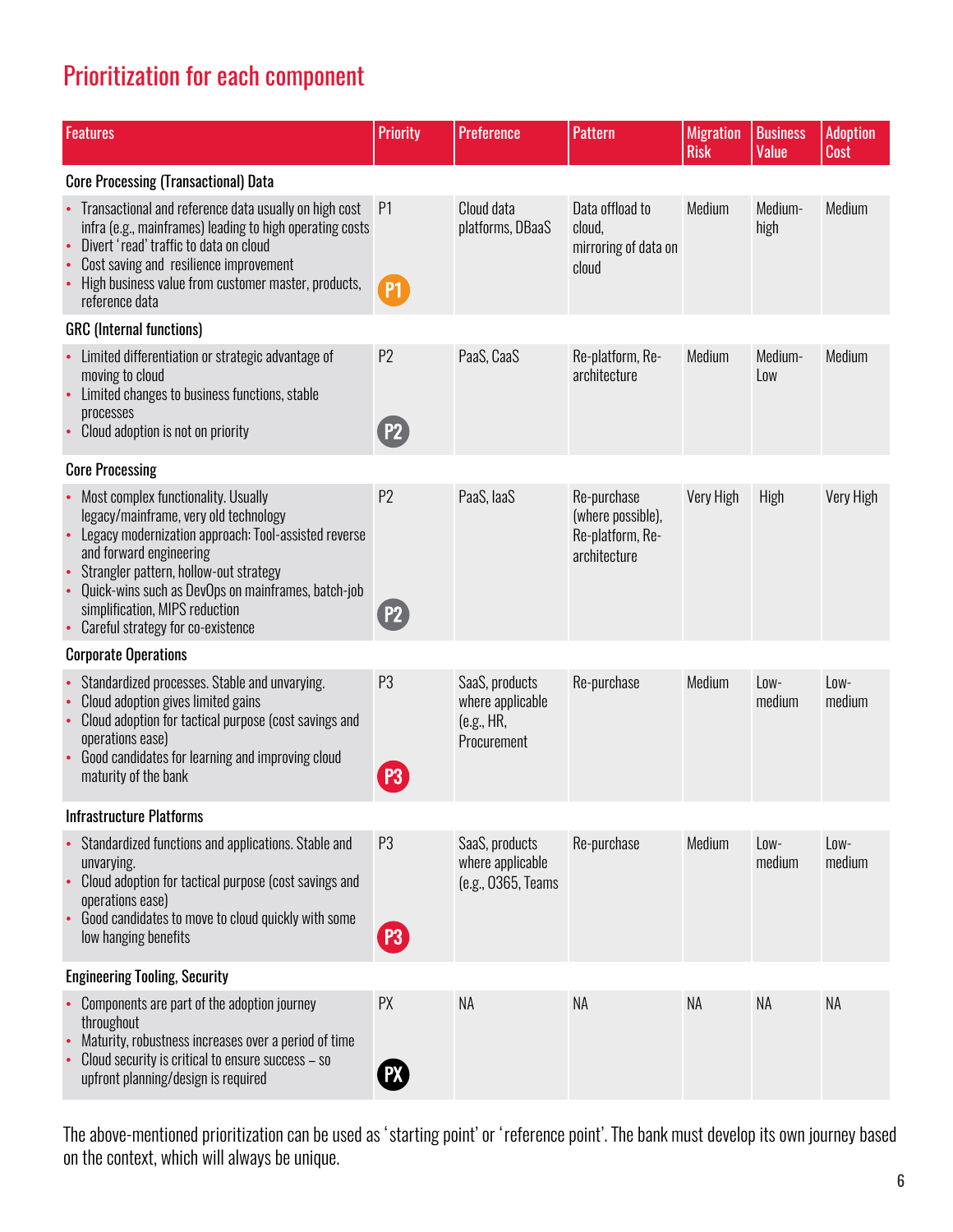### **Conclusion**

While cloud adoption is necessary for digitalization, banks must be extremely cautious while creating a roadmap for workload migration. Multiple choices exist, and careful approach is required to choose the most appropriate in the given context. It needs deep brainstorming across stakeholders from business and technology. Key decisions should be codified in the form or guiderails. This POV provides a reference or representative view of the cloud adoption roadmap which can be useful for cloud adoption. In conclusion, key tenet for roadmap creation is business case along with cost-benefit and total cost of ownership (TCO) analysis.

The business case depends on the two parameters:

- 1. Differentiation for business (agility, elasticity, resilience, innovation).
- 2. Complexity of change/implementation (failure risks, costs, and timelines).

The details given in the POV can be summarized and depicted in Figure 3.





Think before you leap

BE opportunistic